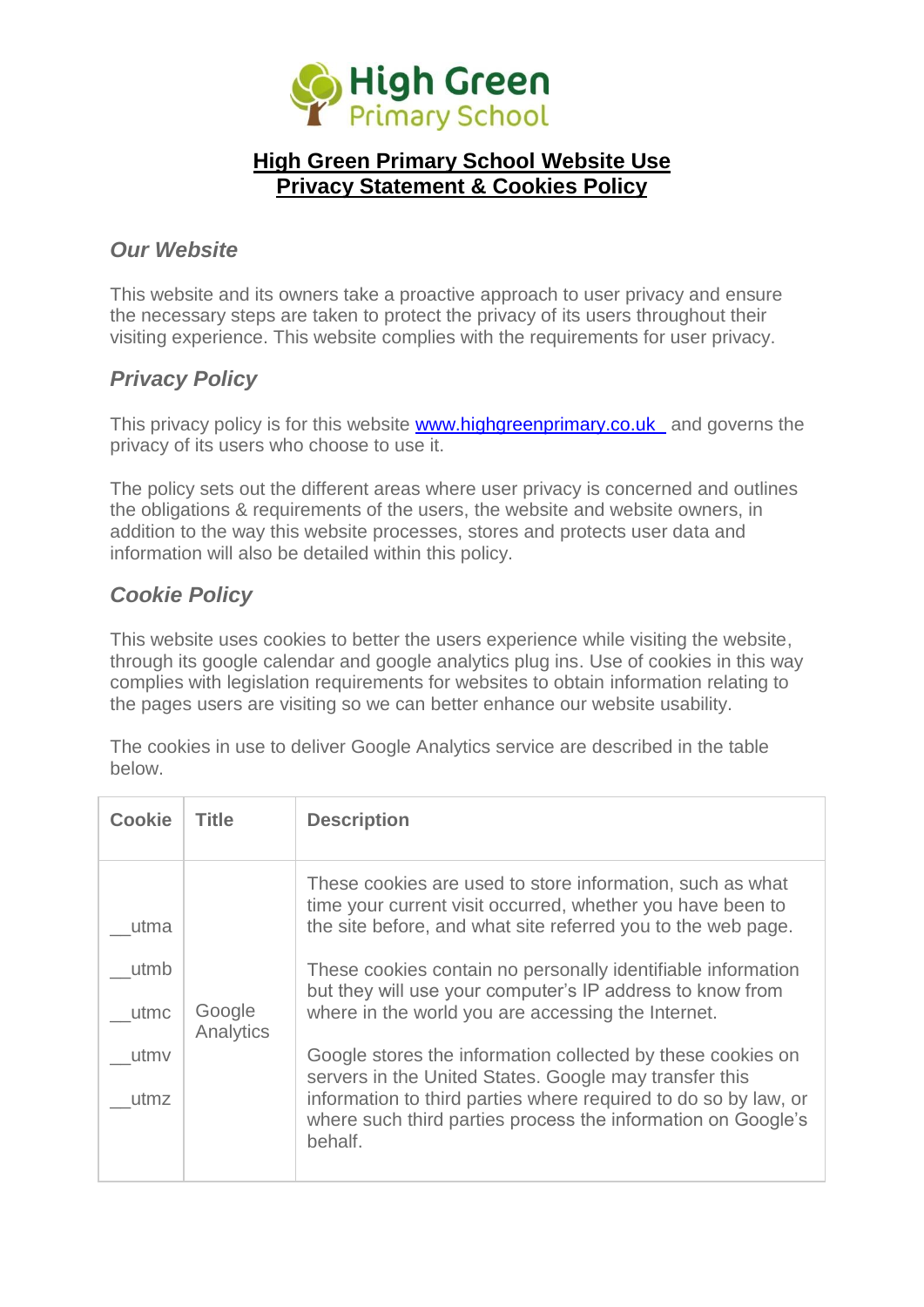# *Opt-out*

In order to provide website visitors with more choice on how data is collected by Google Analytics, Google has developed the Google Analytics Opt-out Browser Addon. The add-on communicates with the Google Analytics JavaScript (ga.js) to stop data being sent to Google Analytics. The Google Analytics Opt-out Browser Add-on does not affect usage of the website in any other way. A link to further information on the Google Analytics Opt-out Browser Add-on is provided below for your convenience.

### <http://tools.google.com/dlpage/gaoptout?hl=None>

For more information on the usage of cookies by Google Analytics, please see the Google website. A link to the privacy advice for this product is provided below for your convenience.

#### <http://www.google.com/analytics/learn/privacy.html>

### *Disabling Cookies*

If you would like to restrict the use of cookies, you can control this in your Internet browser. Links to advice on how to do this for the most popular Internet browsers are provided below for convenience and will be available for the Internet browser of your choice either online or via the software help (normally available via key F1).

**Internet Explorer**

<http://windows.microsoft.com/en-GB/windows7/Block-enable-or-allow-cookies>

**Google Chrome**

[https://support.google.com/chrome/bin/answer.py?hl=en-](https://support.google.com/chrome/bin/answer.py?hl=en-GB&answer=95647&p=cpn_cookies)[GB&answer=95647&p=cpn\\_cookies](https://support.google.com/chrome/bin/answer.py?hl=en-GB&answer=95647&p=cpn_cookies)

**Apple Safari**

<http://docs.info.apple.com/article.html?artnum=32467>

## *Contact & Communication*

Users contacting this website and/or its owners do so at their own discretion and provide any such personal details requested at their own risk. Your personal information is kept private and stored securely until a time it is no longer required or has no use, as detailed in the Data Protection Act 1998. Every effort has been made to ensure a safe and secure form is provided but users are advised use of such forms is done so at their own risk.

This website and its owners use any information submitted to provide you with further information about our school and or to assist in answering any questions or queries you may have submitted or to update your contact details that will be held securely and only used for school related business.